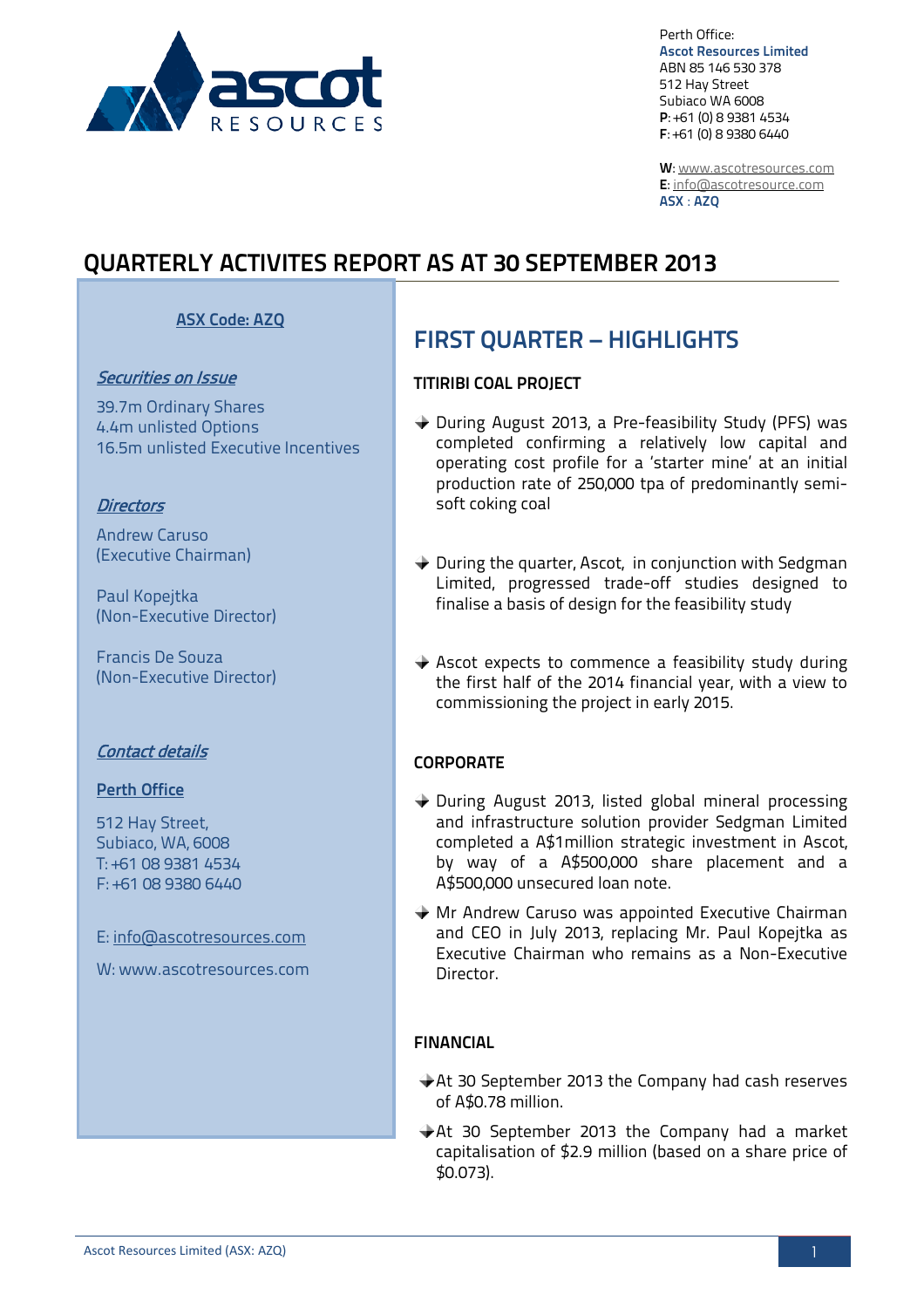

# **PROJECT ACTIVITIES**

### **TITIRIBI COAL PROJECT**

Following confirmation of its maiden JORC-compliant Resource in mid-July, Ascot completed a Pre-Feasibility Study (**PFS**) in August for a proposed 'starter' mining operation at its 90% owned Titiribi coal project in the Department of Antioquia, Colombia.

#### **Pre-Feasibility Study Overview**

The study was completed in collaboration with independent consultants and industry professionals, and supports the development of a 250,000tpa open-pit mining operation with a minimum LOM of around 5 years.

#### **Titiribi Development Scenarios**

Ascot analysed two development scenarios for the Titiribi project (refer Figure 1 below):

1. **Scenario A:** Raw coal is sold on a Free Carrier (FCA) basis at the Titiribi mine gate

The Company can sell raw product at the Titiribi mine gate on an FCA basis without additional transportation or logistics costs.

2. **Scenario B:** Coal is sold on an FOB basis at Buenaventura utilising a Coal Conveyor across the River Cauca

This involves the construction of a 2km bridge conveyor from the mine (extraction point) to a stockpiling facility located on the western side of the river Cauca that connects to a major highway. Raw product is then transported 512km to a stockpiling facility at port Buenaventura, prior to being exported. The cement coal will be sold domestically from the Titiribi stockpile.

The diagram below highlights the generalised layout of the two development scenarios.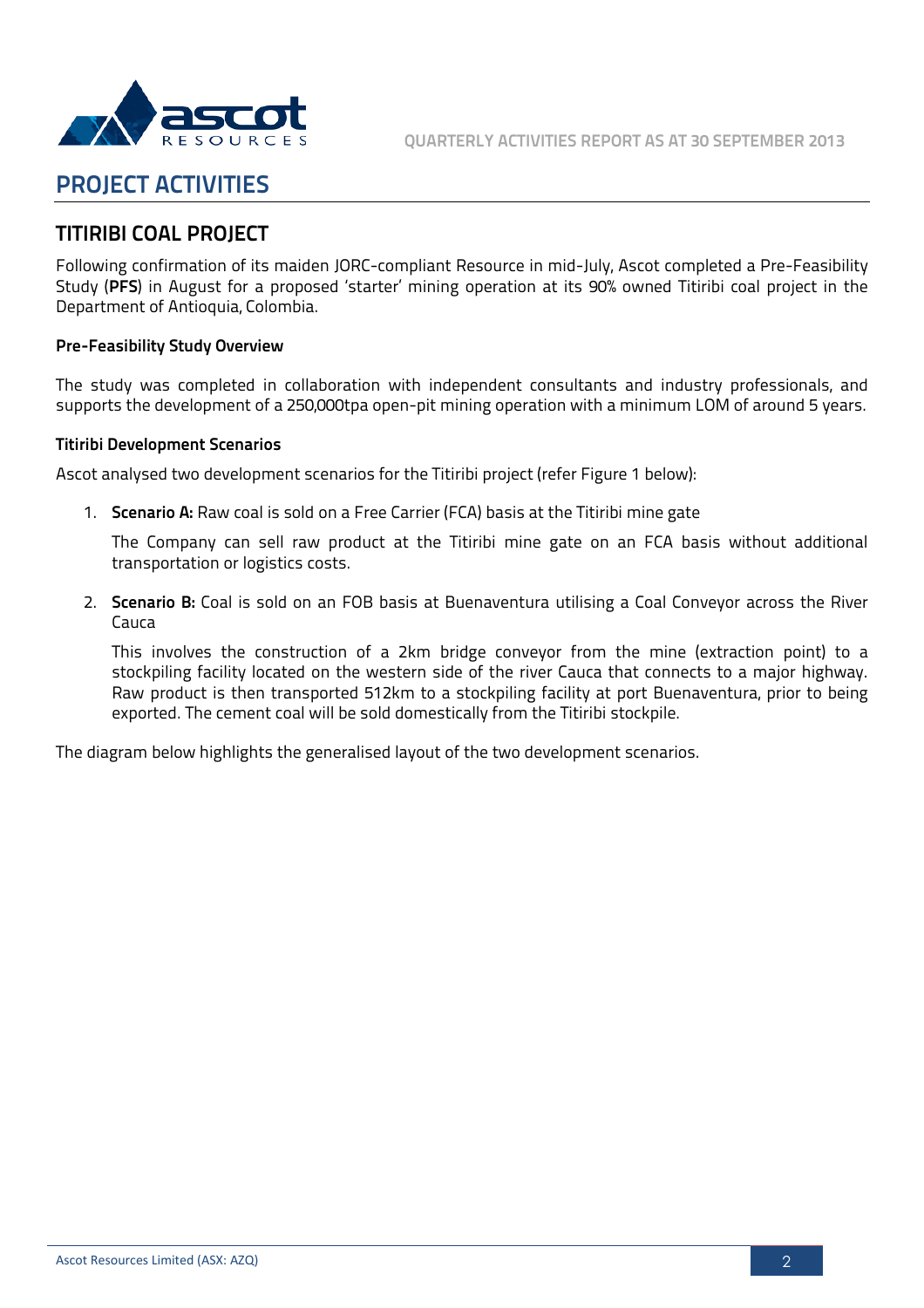

**QUARTERLY ACTIVITIES REPORT AS AT 30 SEPTEMBER 2013**



Figure 1: Base Case scenarios for the development of the Titiribi coal project

#### **Pre-Feasibility Results**

A summary of the key findings and results of the PFS is as follows:

- Confirmed relatively low capital and operating cost profile for Titiribi Coal Project
- Low average ROM strip ratio of 6:1
- Operating costs (including royalties) of US\$44/t FCA mine gate and US\$84/t FOB Buenaventura
- Further potential to optimise cost structure through trade-off studies and value engineering work
- Start-up capital between US\$7.8M and US\$14.3M to support initial production rate of 250Ktpa
- Average capital intensity of US\$35 per tonne of annual production compares favourably to industry average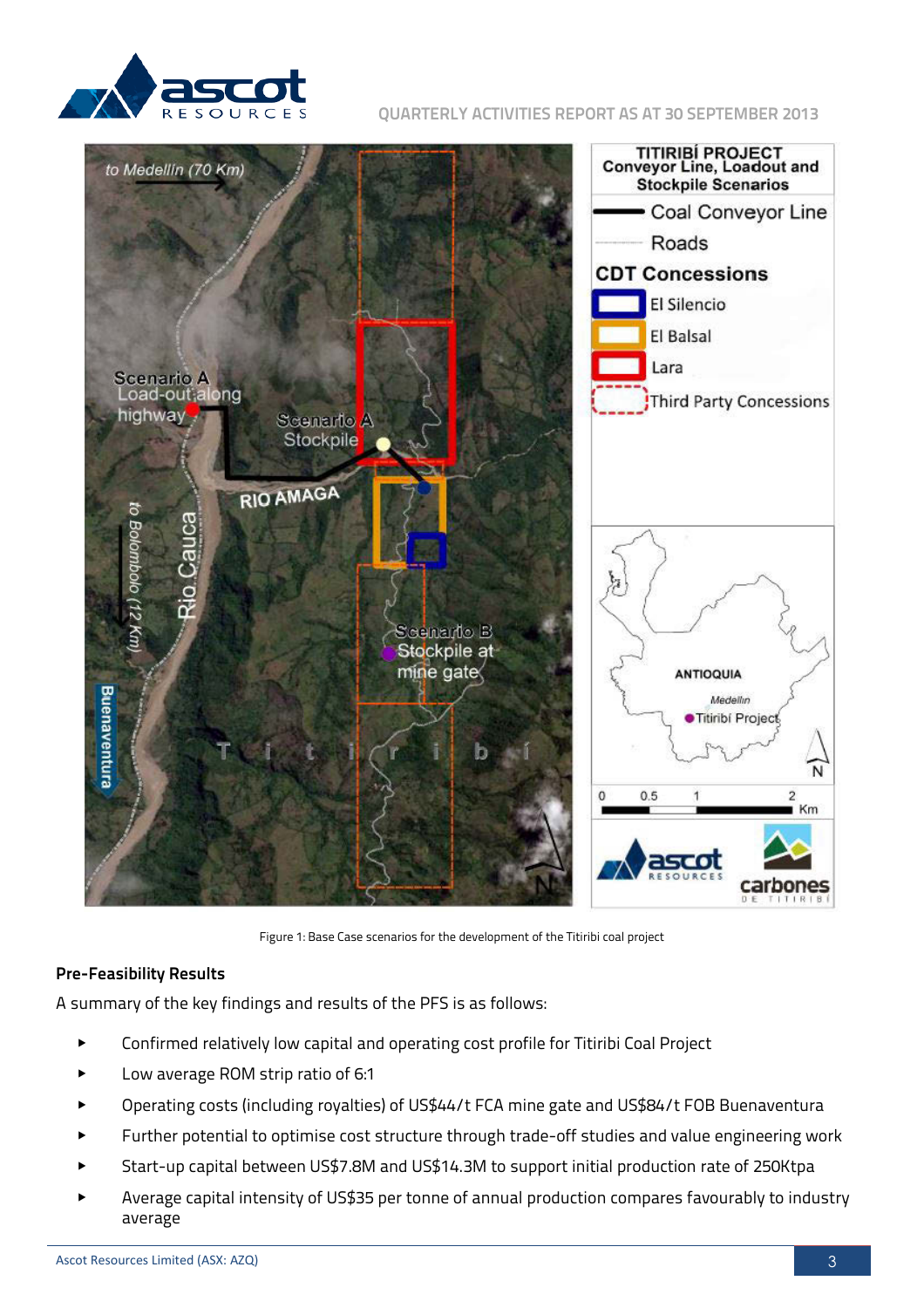

- ▶ Real opportunity to expand initial resource tonnage by further in-fill drilling at Lara and via consolidation of neighbouring concessions along coal strike through commercial agreement with third parties (currently being progressed).
- ▶ First coal production expected in early 2015

| <b>Physicals</b>                             | <b>Scenario</b><br>A | <b>Scenario</b><br>B |
|----------------------------------------------|----------------------|----------------------|
| <b>Average Coal Recovery</b>                 | 85%                  |                      |
| Marketable Coal Production                   | $1.4$ Mt             |                      |
| <b>Annual Marketable Coal</b>                | Up to 400Kt/pa       |                      |
| <b>Mining Method</b>                         | Open Cut             |                      |
| <b>Mining Commencement</b>                   | 2015                 |                      |
| Average ROM Strip Ratio <sup>1</sup>         | 6:1                  |                      |
| <b>Capital &amp; Operating Costs</b>         |                      |                      |
| <b>Mining &amp; Processing</b>               | 44                   | 45                   |
| Transport, Handling & Logistics <sup>2</sup> |                      | 39                   |
| Total Operating Cost (US\$/t) <sup>3</sup>   | 44                   | 84                   |
| Start-up Capital (US\$M)                     | 7.8                  | 14.3                 |
| Expansionary Capital (US\$M)                 | 2.1                  | 2.1                  |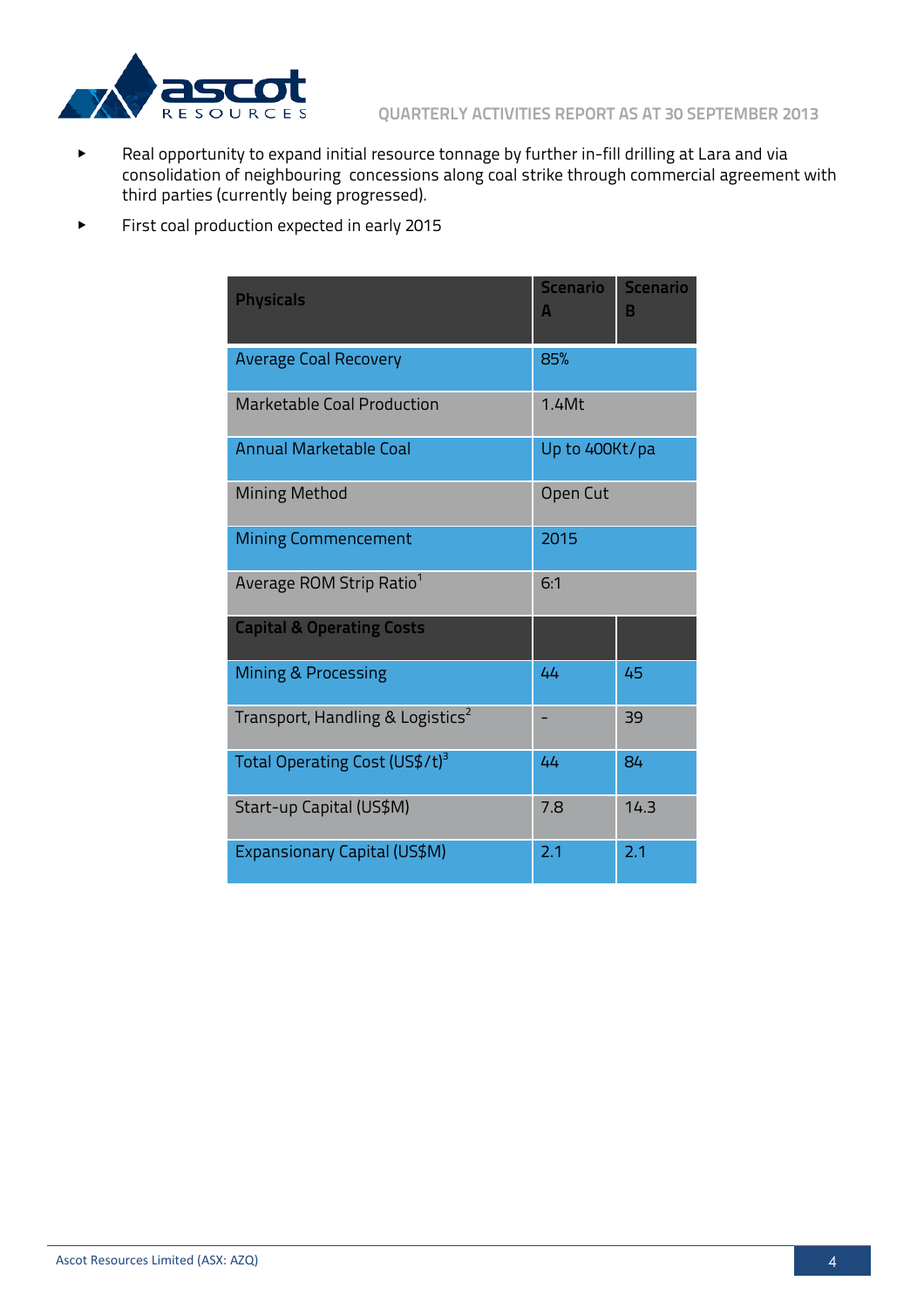

The chart below highlights the forecast production of saleable coal product for the initial 5-year LOM period.



## Titiribi Forecast Production Profile

The full results of the PFS, including all material assumptions, are set out in full in the Company's ASX announcement dated 26 August 2013. Ascot confirms that the assumptions underpinning the production targets, and the forecast financial information derived from the production targets, as set out in the 26 August 2013 announcement, continue to apply and have not materially changed as at the date of this report.

#### **Further Work**

During the quarter, Ascot progressed, in conjunction with Sedgman Limited, trade-off studies which are designed to finalise a basis of design for completion of the Feasibility Study. These studies involve further analysis of key cost variables in order to further refine the low-cost nature of the project and will continue into the next quarter.

The key areas of focus for the Company during the next phase of its Development Plan (i.e., Phase 2) will be designed around:

- Expanding the exploration drilling program at Lara, focusing on increasing the overall resource estimate and improving the JORC resource category in order to extend the mine-life of future operations;
- Continuing with its advanced negotiations with third parties regarding the acquisition of strategic, coal-bearing concessions along strike to the north and south of its current tenements at Titiribi;
- Advancing both the Environmental and Mining permit applications for the proposed mining development.
- Further coal sampling and testing to qualify metallurgical properties and increase yield optimisation; and
- Investigating the possibility of establishing a coal handling and blending facility for local third-party producers to produce a blended Titiribi coal product to increase overall coal quality and marketability.

At this stage, Ascot expects to move into its Feasibility Study carrying both development scenarios. This will enable greater flexibility in future operational decisions, as well as placing the Company in a strategic position to discuss project development with potential off-takers.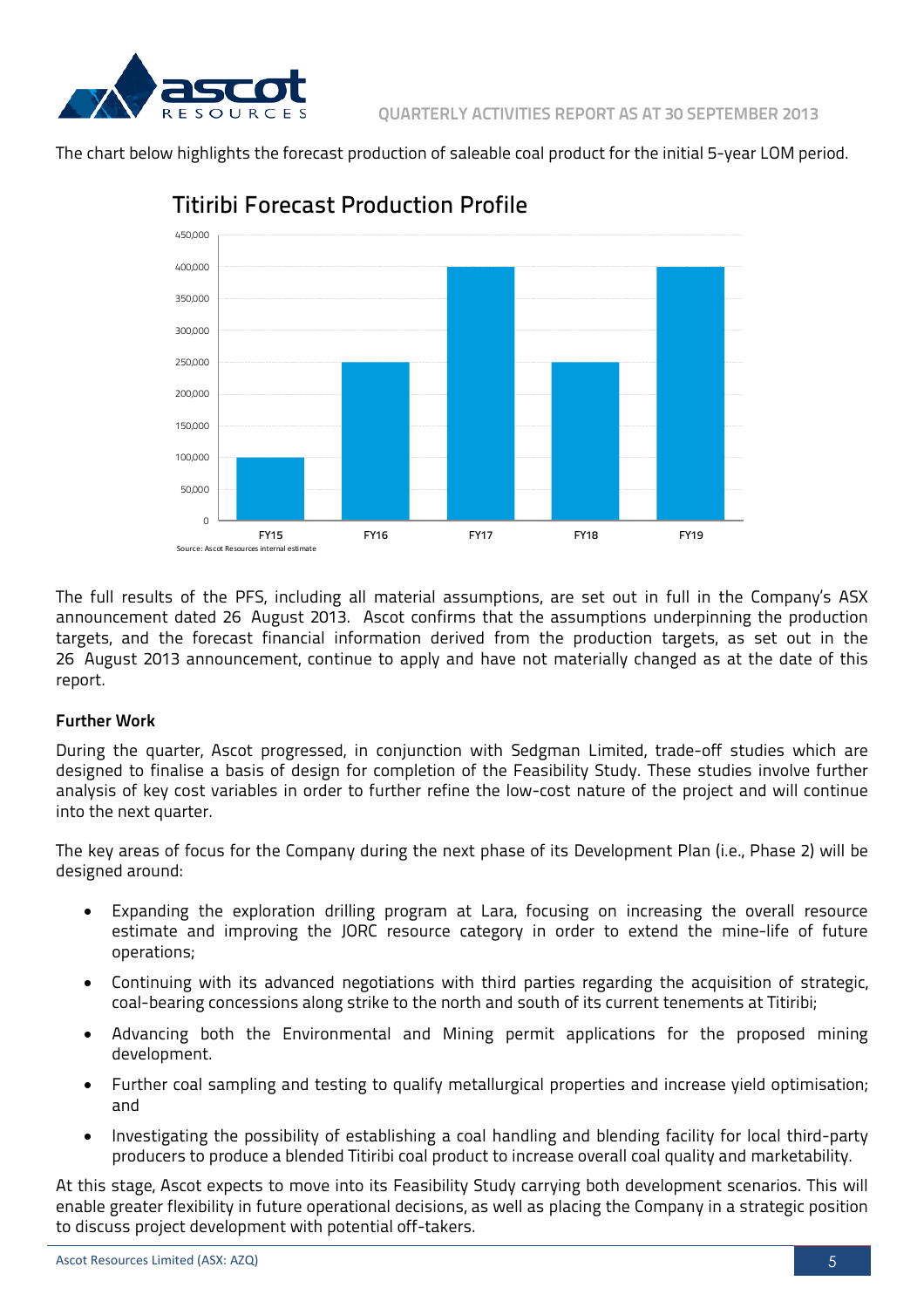



### **NEW PROJECTS**

In July 2013, Ascot entered into a conditional agreement to acquire a 90% interest in a ~5,000 hectare coal mining concession located near the Gulf of Urabá in the Department of Antioquia, Colombia.

Preliminary surface geology and sampling, together with extensive field mapping, indicate the coal has potential to be a coking coal suitable for blending.

The Urabá concession is located within 25km of existing port infrastructure and within 260km of an established coal port. It is expected logistic costs will be low due to the concession being in close proximity to the coast.

Consideration payable in connection with the transaction is as follows:

- The lesser of US\$120,000 and the actual costs incurred by the original vendor in respect of certain concession maintenance costs and costs associated with corporate restructuring required to facilitate the transaction. This payment is due on completion of the transaction.
- US\$450,000 payable to Hampshire Mining as reimbursement of the agreed actual direct costs it incurred in securing an interest in the concession and costs associated with geological completed work to date. This payment is due within 6 months of the completion of the transaction.
- Resource and Reserve linked milestone cash payments to the original vendor as follows:
	- o US\$0.009 per tonne of Indicated and Measured Resource defined on the concession, of which US\$0.004 per tonne is payable within 120 days and \$0.005 is payable within 240 days of Resource definition.
	- o US\$0.03 per tonne of Proven and Probable Reserve defined on the Concession, of which US\$0.01 per tonne is payable within 12 months and \$0.02 is payable within 24 months of Reserve definition.

Completion of the transaction is conditional on the satisfactory completion of due diligence by the Company and shareholder approval. In regards to the latter, the Company has convened a general meeting of shareholders to be held on 31 October 2013.

### **MCPHEES GOLD PROJECT**

There were no material developments during the quarter in respect of the McPhees Gold Project.

# **CORPORATE**

Global mineral processing and infrastructure solution provider Sedgman Limited (ASX: SDM) ("Sedgman") agreed to make a A\$1,000,000 strategic investment in Ascot Resources and signed a Funding Agreement on 19 August 2013.

The investment marks the commencement of a strategic relationship between Ascot and Sedgman in which both companies will work together to explore opportunities to grow their respective businesses in Colombia, and more generally, South America.

Sedgman's investment in Ascot is comprised of two equally-sized components:

- A\$500,000 by way of a direct share placement under which Sedgman was issued 5,000,000 shares at \$0.10 per share; and
- A\$500,000 by way of a 2 year, unsecured loan note (the "Note").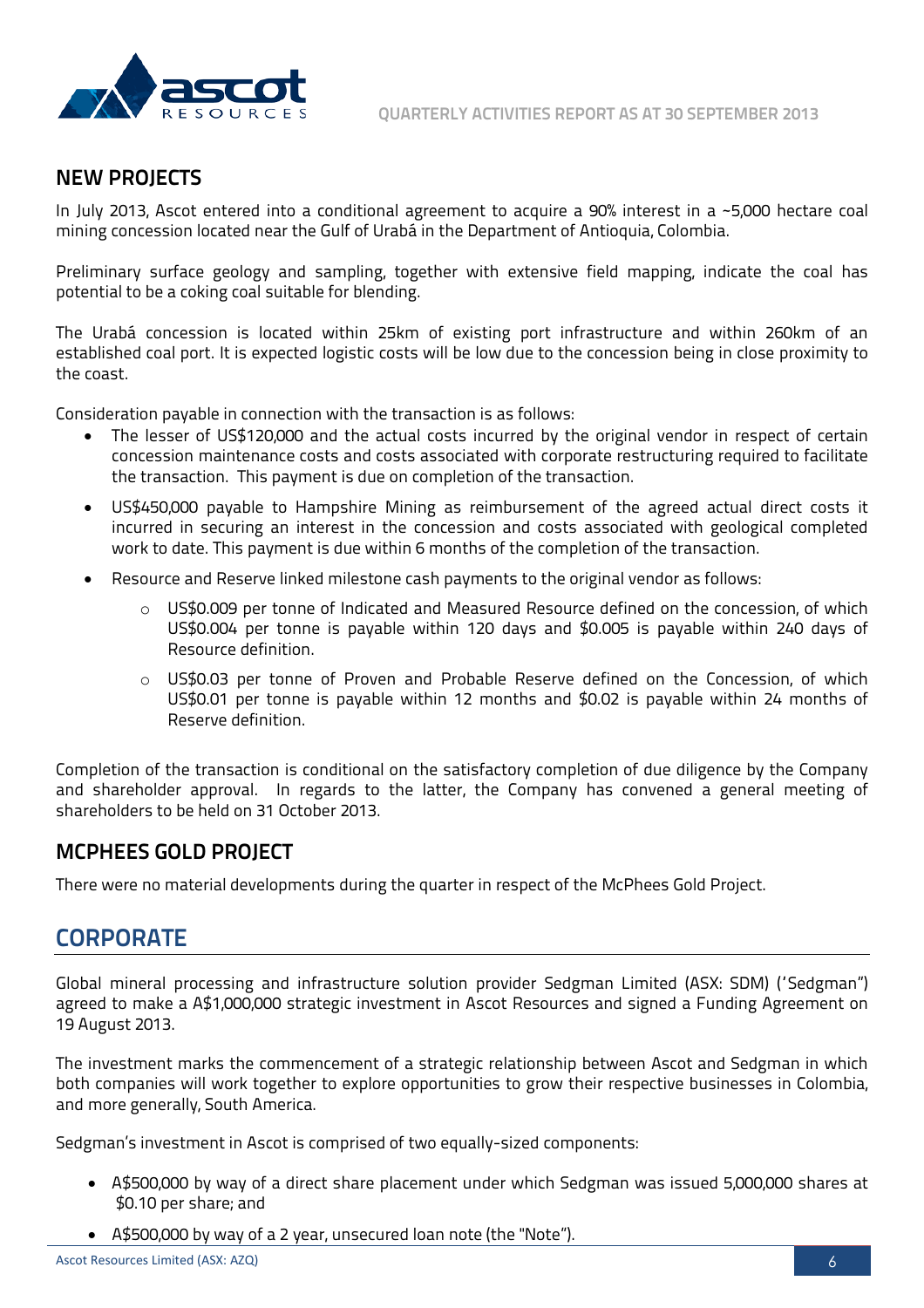

On completion of the share placement and issue of the Note, Sedgman became Ascot's largest shareholder, with a relevant interest in approximately 13.8% of the Company's shares. Ascot has agreed that it may nominate a director to the Ascot board, and Sedgman will retain this right whilst it continues to hold a relevant interest in at least 10% of Ascot's issued capital.

The terms of the Note component of Sedgman's investment are substantially similar to the loan notes issued to RCF and an entity associated with Mr. Paul Kopejtka. Subject to Ascot obtaining requisite shareholder approvals, the Note will be convertible at the election of the noteholder into fully paid ordinary shares in the Company at a conversion price of A\$0.18 per share and carries a coupon rate of 14% per annum, payable quarterly in arrears. At Ascot's election, coupons may be paid in the form of Ascot shares, cash or a combination of cash and shares, with any shares issued being priced at a 5% discount to prevailing market prices. The Company has the ability to redeem the Note after 6 months from the date of issue of the Note by giving the requisite notice to the noteholder.

The Company has undertaken to obtain requisite shareholder approvals to enable conversion of the note within 3 months of its issue and a general meeting of shareholders has been convened for this purpose on 31October 2013.

Mr Andrew Caruso was appointed Executive Chairman and CEO in July 2013, replacing Mr. Paul Kopejtka as Executive Chairman who remains as a Non-Executive Director.

Also during the quarter, Mr Joseph van den Elsen resigned as Non-Executive Director on 6 August 2013. The Board and management of Ascot would like to record their appreciation for Mr van den Elsen's efforts to develop the Company's interests in Colombia. Mr van den Elsen was instrumental in establishing Ascot's incountry presence in Colombia and the foundations for Ascot to rapidly progress the development of its flagship Titiribi project.

## **FINANCIAL**

At 30 September 2013 the Company had cash reserves of \$0.78 million.

#### Competent Persons Statement

The information in this report that relates to Mineral Resources is based on information compiled by Mr Gardar Dahl, who is a Certified Professional Geologist and member of the American Institute of Professional Geologists, a Recognised Overseas Professional Organisation included in a list promulgated by the ASX from time to time.

Mr. Dahl is a Senior Associate with Behre Dolbear and Company (USA), Inc. Mr Dahl has sufficient experience which is relevant to the style of mineralisation and type of deposit under consideration and to the activity which he is undertaking to qualify as a Competent Person as defined in the 2004 Edition of the 'Australasian Code for Reporting of Exploration Results, Mineral Resources and Ore Reserves'. Mr Dahl consents to the inclusion in the report of the matters based on his information in the form and context in which it appears.